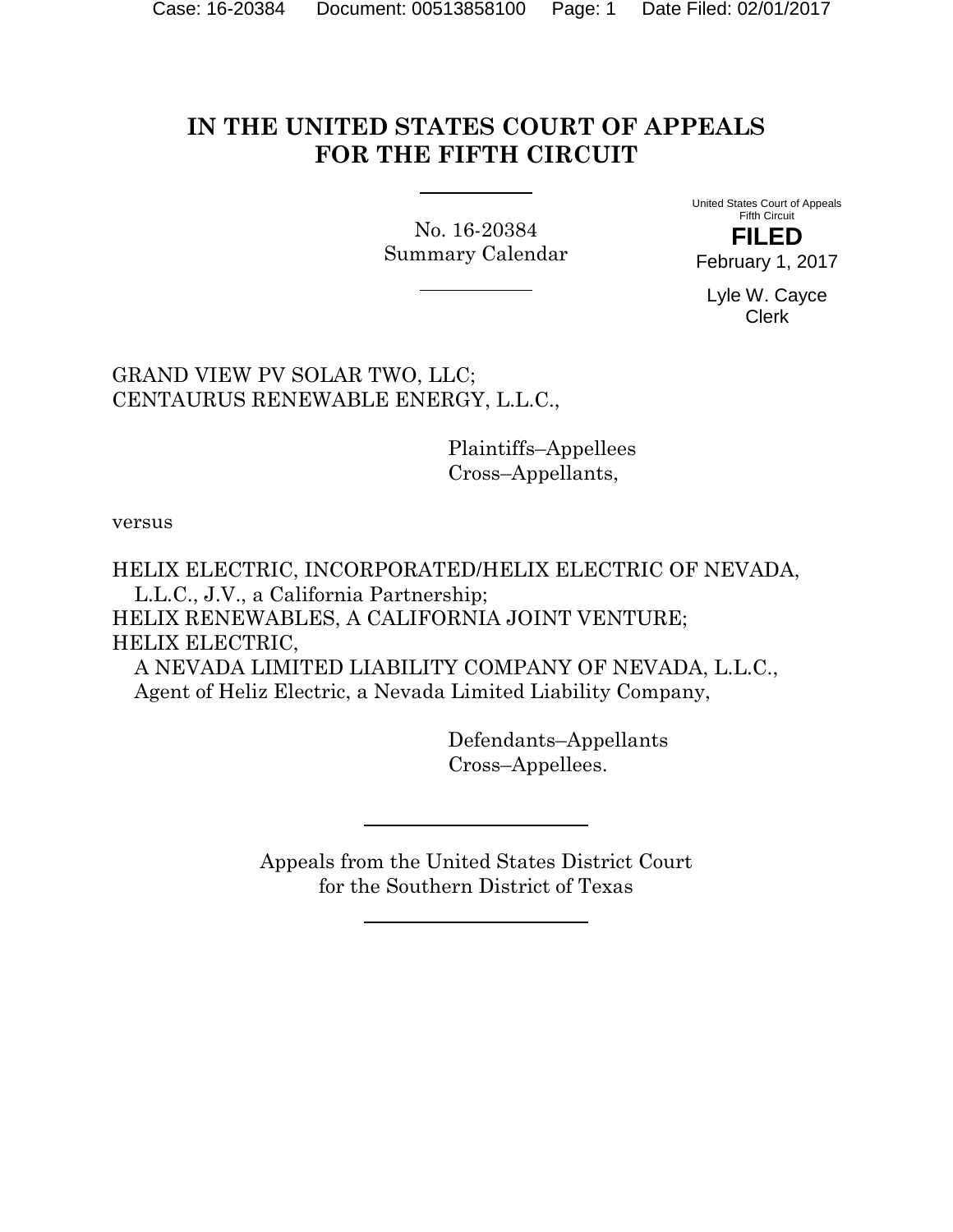l

## No. 16-20384

Before JOLLY, SMITH, and GRAVES, Circuit Judges. JERRY E. SMITH, Circuit Judge:

Defendants appeal a remand to state court.<sup>1</sup> The district court decided that it had no jurisdiction because defendants had granted "sole and exclusive" jurisdiction to the state courts. Finding no error, we affirm.

I.

Plaintiff Grand View PV Solar Two, L.L.C. ("Grand View"), owns a solar power project in Idaho. A second plaintiff, Centaurus Renewable Energy, L.L.C. ("Centaurus"), is a producer of renewable energy. In the first half of 2015, Grand View entered into two contracts with the Helix Entities, which have expertise in designing, equipping, and constructing solar power plants. In August 2015, Centaurus and Helix Electric, L.L.C., entered into a third agreement, the Mutual Confidentiality Agreement ("MCA"). At the time, Centaurus was in the process of acquiring Grand View, which occurred in September 2015. Centaurus signed the MCA in anticipation of acquiring Grand View and entering into a final agreement with the Helix Entities to construct the solar power plant.

The MCA requires the parties to maintain the confidentiality of certain project-related materials. The parties and their "subsidiaries and affiliated companies" consented to the following forum-selection clause ("FSC"):

The Parties hereto hereby irrevocably and unconditionally consent to the sole and exclusive jurisdiction of the courts of Harris County in the State of Texas for any action, suit or proceeding arising out of or relating to this Agreement or the Proposed Transaction, and agree not to

<span id="page-1-0"></span><sup>&</sup>lt;sup>1</sup> There are four defendants: Helix Electric, Incorporated/Helix Electric of Nevada, L.L.C., J.V., a California Partnership ("Helix Partnership"); Helix Electric, Inc. ("Helix Electric"); Helix Renewables, a California Joint Venture ("Helix J.V."); and Helix Electric of Nevada, L.L.C., a Nevada Limited Liability Company ("Helix Electric, L.L.C."). We refer to defendants collectively as "the Helix Entities."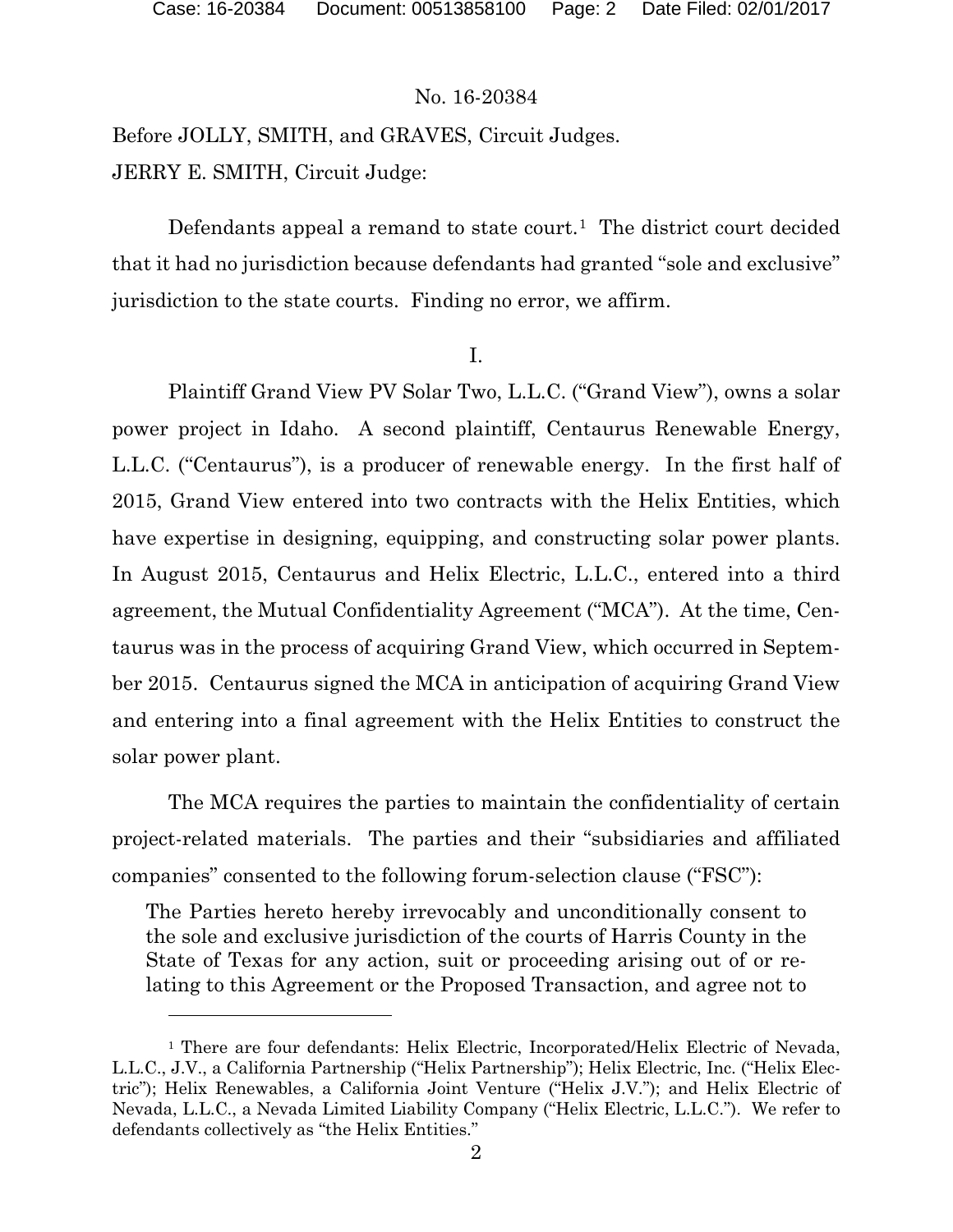l

# No. 16-20384

commence any action, suit or proceeding related thereto except in such courts. The Parties hereto further hereby irrevocably and unconditionally waive any objection to the laying of venue of any action, suit or proceeding arising out of or relating to this Agreement in the courts of Harris County in the State of Texas, and hereby further irrevocably and unconditionally waive and agree not to plead or claim in any such court that any such action, suit or proceeding brought in any such court has been brought in an inconvenient forum.

Negotiations between Centaurus and the Helix Entities soon broke down. In October 2015, Helix Electric's president accused Centaurus of breaching the MCA. Centaurus denied that charge. In November 2015, Centaurus and Grand View sued the Helix Entities in Harris County state court, alleging that the Helix Entities had breached their earlier contracts with Grand View and, among other things, requesting a declaratory judgment to determine rights under the MCA.

In December 2015, the Helix Entities sued Grand View and Centaurus in California federal court and removed the Texas state suit to the federal court *a quo*. In January 2016, Centaurus and Grand View moved to remand, and the district court agreed. The Helix Entities appeal.[2](#page-2-0)

# II.

A contractual clause prevents removal where the clause amounts to a "clear and unequivocal" waiver of removal rights. *City of New Orleans v. Mun. Admin. Servs., Inc.*, 376 F.3d 501, 504 (5th Cir. 2004). "A party may waive its rights by explicitly stating that it is doing so, by allowing the other party the right to choose venue, or by establishing an exclusive venue within the contract." *Id*. Ambiguous language cannot constitute a "clear and unequivocal" waiver. *Id.* at 505–06. Under Texas law, a contract "is ambiguous when its

<span id="page-2-0"></span><sup>2</sup> We have jurisdiction to review remand orders that are based on FSCs. *Waters v. Browning-Ferris Indus., Inc.*, 252 F.3d 796, 797 (5th Cir. 2001).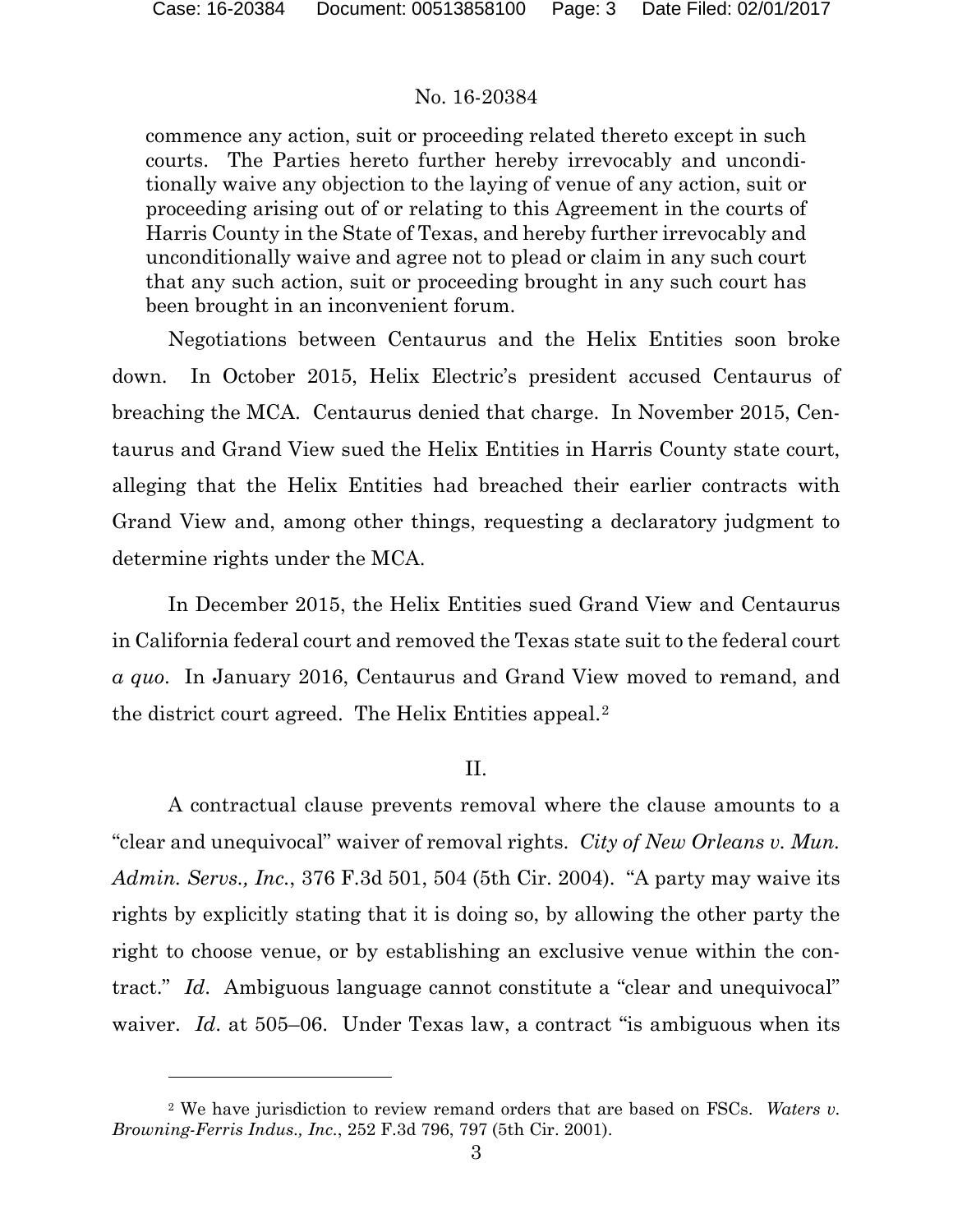$\overline{a}$ 

# No. 16-20384

meaning is uncertain and doubtful or it is reasonably susceptible to more than one meaning." *Coker v. Coker*, 650 S.W.2d 391, 393 (Tex. 1983) (citation omitted). Because removal must be unanimous, a single defendant's waiver of its removal rights is enough to defeat removal. *Brown v. Demco, Inc.*, 792 F.2d 478, 481 (5th Cir. 1986). "[A]ny doubt about the propriety of removal must be resolved in favor of remand." *Gasch v. Hartford Accident & Indem. Co.*, 491 F.3d 278, 281–82 (5th Cir. 2007).

Plaintiffs correctly allege that Helix Electric waived its removal rights by agreeing in the MCA to "the sole and exclusive jurisdiction of the courts of Harris County in the State of Texas for any action, suit or proceeding arising out of or relating to this Agreement or the Proposed Transaction."[3](#page-3-0) The MCA's FSC is "clear and unequivocal": It gives Harris County state courts exclusive jurisdiction over disputes such as the one plaintiffs brought in that county. Because Helix Electric, L.L.C., agreed to the MCA's terms, it cannot remove, and neither can its co-defendants.

The Helix Entities claim that the MCA's FSC does not bar them from removing. They advance two theories. The first is that the words of the FSC are ambiguous. The Helix Entities cite three grounds: (1) It is not clear what "Proposed Transaction" means; (2) it is not evident whether Grand View qualifies as a subsidiary or affiliated company under the MCA; and (3) the FSC omits the term "Proposed Transaction" from its waiver-of-objection sentence. In fact, none of this renders the FSC ambiguous.

Texas courts determine whether a clause is ambiguous "by looking at the

<span id="page-3-0"></span><sup>3</sup> Where an FSC grants exclusive jurisdiction to the "the Courts of Texas," it is referring to Texas state courts, not just courts located in Texas. *Dixon v. TSE Int'l, Inc.*, 330 F.3d 396, 398 (5th Cir. 2003) (per curiam). This FSC therefore refers to state courts in Harris County.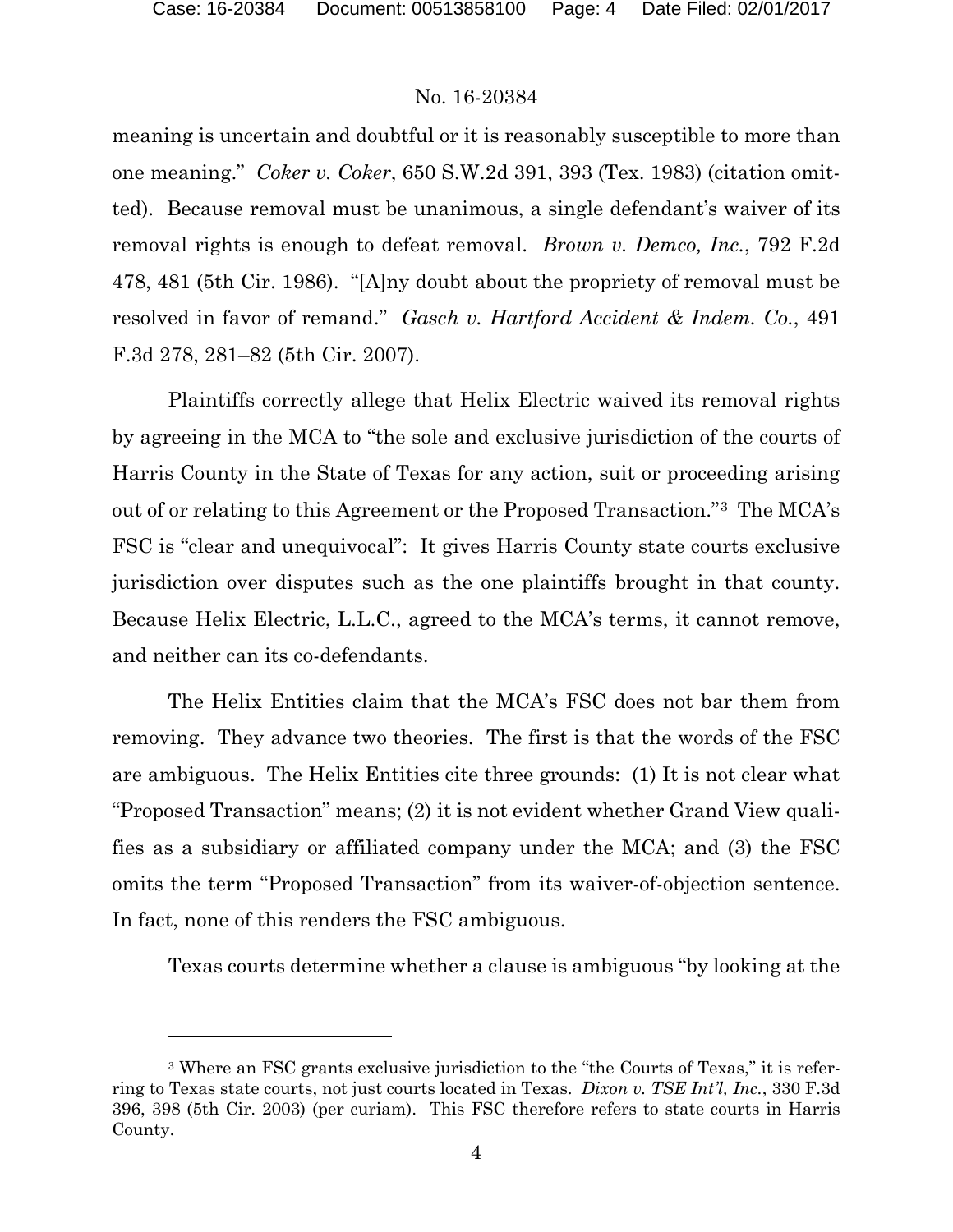$\overline{a}$ 

## No. 16-20384

contract as a whole in light of the circumstances present when the contract was entered." *Coker*, 650 S.W.2d at 394 (citation omitted). It is obvious from the context that "Proposed Transaction" refers to the solar-power-plant project the proposed transaction that the parties were contemplating when the MCA was drafted. Likewise, it is clear from the context that Grand View is a subsidiary or affiliated company of Centaurus under the MCA. Though Centaurus had not yet acquired Grand View when the parties entered into the MCA, the contract was drafted in anticipation of Centaurus's acquisition of Grand View.[4](#page-4-0)

The Helix Entities draw the negative inference that the omission of "Proposed Transaction" from one sentence of the FSC was meant to contradict the previous sentence's explicit statement vesting "sole and exclusive jurisdiction . . . for any action, suit or proceeding arising out of . . . the Proposed Transaction." But this is not a reasonable interpretation. The Helix Entities read clear language out of the contract on the basis of a negative inference.

The Helix Entities' second argument is that the FSC does not cover Plaintiffs' claims. They reason that those claims derive from the two contracts Grand View entered into before the MCA took effect and therefore should be governed by those contracts' California FSCs.[5](#page-4-1)

Again, we disagree. Plaintiffs' claims relate to the "Proposed Transaction"—the plan to build a solar power plant in the Idaho desert. Moreover, the lawsuit also relates to the MCA because plaintiffs are seeking a declaratory judgment to establish an affirmative defense that Centaurus did not breach

<span id="page-4-1"></span><span id="page-4-0"></span><sup>4</sup> The Helix Entities cite *VKK Corp. v. Nat'l Football League*, 244 F.3d 114, 130 (2d Cir. 2001), for the proposition that "affiliate" when used in a contract does not include companies that became affiliated after the contract took effect. But the contract in that case explicitly tied its operation to "the date of this Release." *Id.* The instant FSC does not include similar time-limited language.

<sup>&</sup>lt;sup>5</sup> The California FSCs in the earlier contracts bind only the Helix Entities.